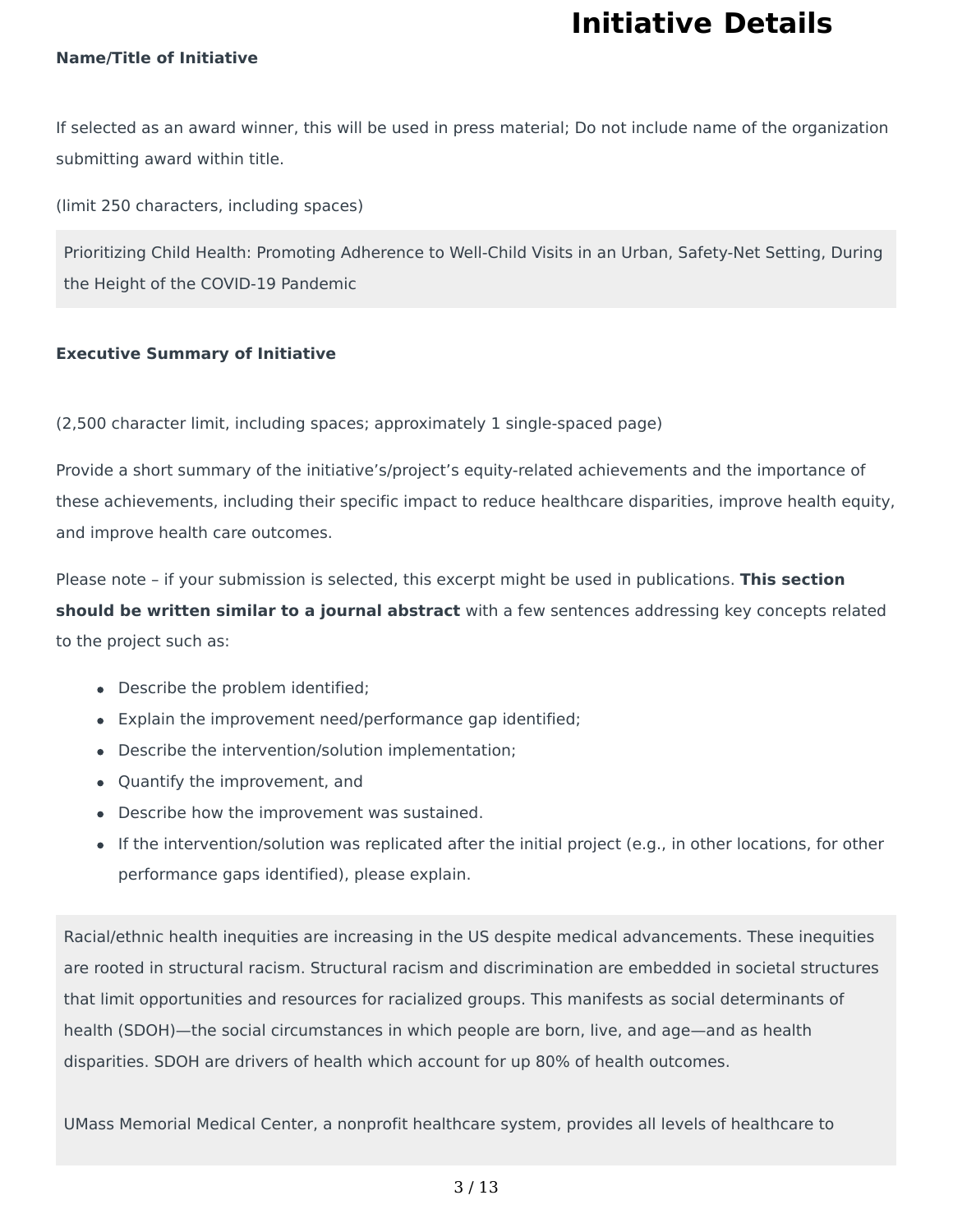patients in Central Massachusetts. The city of Worcester is a culturally and linguistically diverse city; >40% of residents identify as a person of color (POC) and 35% endorse a primary language other than English. UMass has been steadily working to address SDOH and reduce racial/ethnic disparities in healthcare access and outcomes for the past several years.

In 2020, Eric Dickson, MD, UMass Memorial's President and CEO, charged medical center leadership with identifying opportunities to promote equity in healthcare access and outcomes across the system. Leveraging health record data, a multidisciplinary team of leaders discovered persistent racial and ethnic disparities in adherence to well-child visits.

The American Academy of Pediatrics has identified poverty and racism as two prevalent and pervasive SDOH which need to be addressed through clinical innovation. Children are the poorest segment of the US population with 2 in 5 children living in impoverished conditions; and for the first time in history, the majority of children in the US are POC. Low-income POC children face the catastrophic consequences of poverty and structural and interpersonal racism throughout their lives. From a public and population health perspective, poverty and racism negatively impact health from early childhood, leading to worse health in adulthood and thereby reducing the productivity of society's workforce resulting in avoidable healthcare utilization and costs. Recognizing these existential threats to children and society at large, UMass set a goal for improving adherence to well-child visits among pediatric patients of color. The team dramatically improved adherence among patients who identify as Black (59% to 75%) and patients who identify as Latinx (64% to 76%). This successful project has laid the groundwork for system-wide interventions to improve racial and ethnic health equity.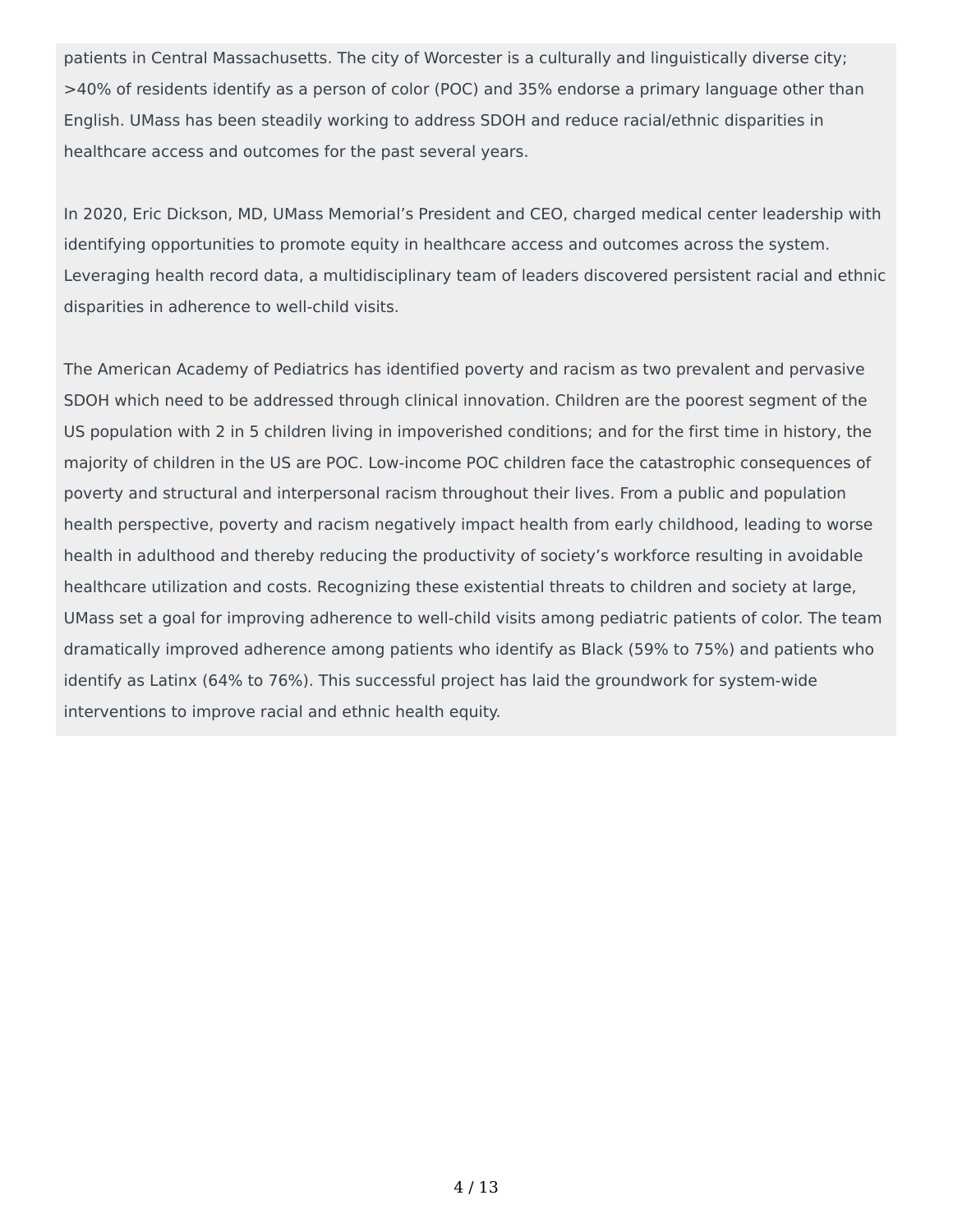## **Describe the healthcare disparity that was the target for the improvement project/initiative and the importance of this target for the population your organization serves.**

Articulate the health equity problem/opportunity addressed and its importance.

(2,500 character limit, including spaces; approximately 1 single spaced page)

Socioeconomic and racial/ethnic health disparities begin in childhood and persist throughout adulthood. Social determinants of health (SDOH), the social circumstances in which people are born, live, and age, are key drivers of health-especially for children, who are particularly vulnerable to difficult social conditions such as poor neighborhood conditions, housing instability, and food insecurity. Low-income children and children of color have higher rates of premature death across the life course than their white and affluent peers, due in large part to adverse social determinants (i.e. social risks).

Given the near universal access to healthcare services for children (>90% nationally), pediatric healthcare provides a unique opportunity for preventative healthcare services (e.g., childhood vaccinations) as well as for identifying and addressing SDOH. Over the past 5 years, the American Academy of Pediatrics, and payers including Medicaid have recommended SDOH screening and management during pediatric well-child visits. Accordingly, pediatric practices are increasingly incorporating SDOH screening and referral models to address identified social risks during healthcare visits. In 2019, the National Academies of Sciences, Engineering, and Medicine published a seminal report emphasizing the role of the health sector in addressing SDOH to improve the treatment of diseases. Given racial/ethnic disparities in childhood diseases (e.g., asthma) and the pervasive impact of SDOH on children of color, promoting adherence to the AAP's recommended schedule for well-child visits among pediatric patients of color is the first step in advancing child health equity, particularly for children who have been most disadvantaged by poverty and systemic racism.

As a safety-net health system, UMass Memorial serves a large percentage of low-income families and families of color. While the system has long dedicated itself to a relentless pursuit of excellence in healthcare delivery, there is still work to be done to promote racial/ethnic health equity among patients. Given the importance of well-child visits in promoting health not only in childhood, but also across the life course, and existing racial/ethnic disparities in adherence to visit schedules, improving adherence to these visits among patients of color represents a unique opportunity to improve the health of children, address SDOH, reduce racial/ethnic disparities in healthcare access, and promote population health.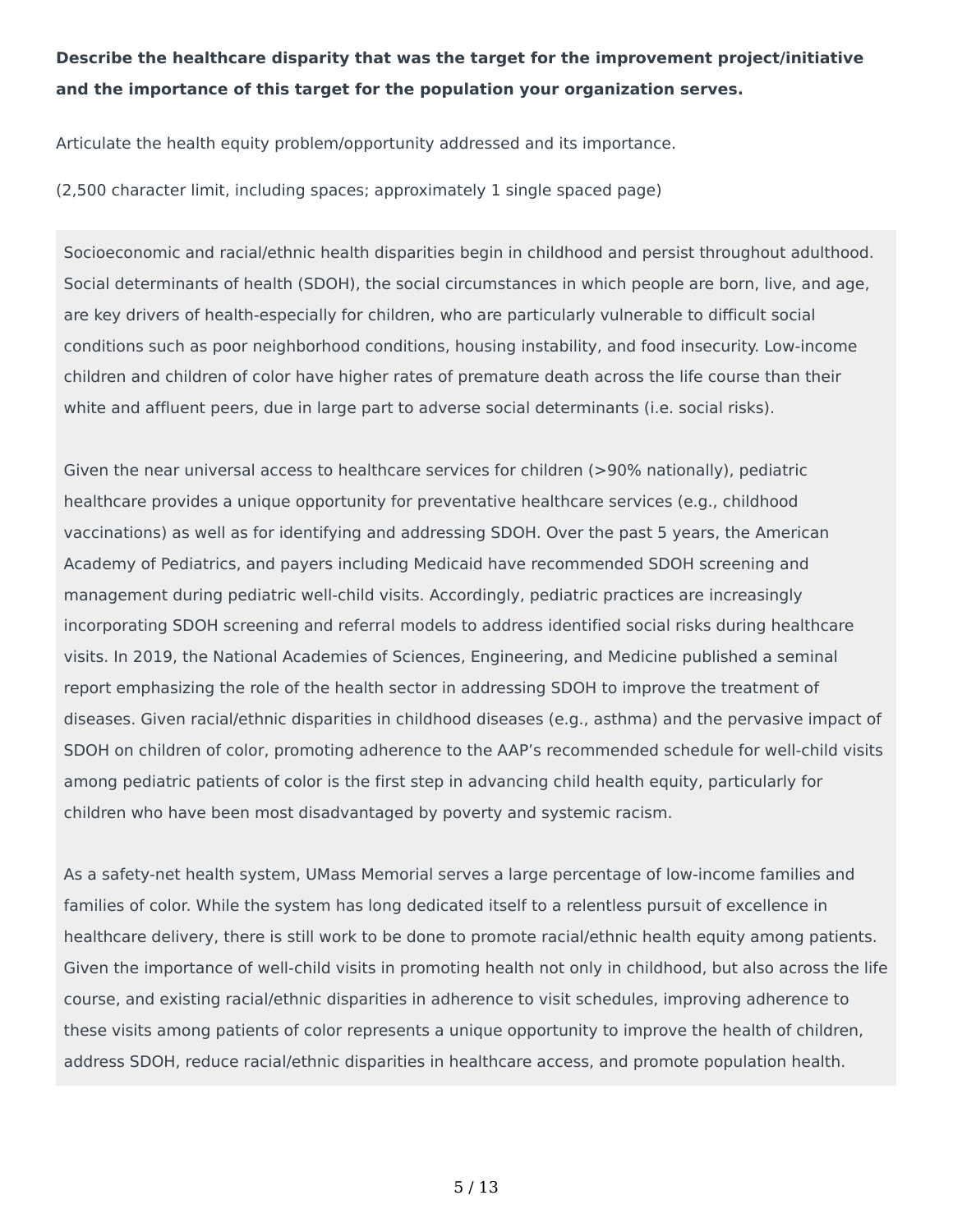## **Describe how the healthcare disparity was identified at your organization and your baseline measurement of the disparity.**

(1,250 character limit, including spaces; approximately 1/2 single spaced page)

UMass Memorial regularly reviews quality metrics to ensure it is providing exceptional care to all. The Population Health analytics team developed a Health Equity Ambulatory Quality Dashboard (Exhibit 1) to report on performance rates of the Ambulatory Quality Measures (HEDIS®) from its payer contracts by race, ethnicity, and language. The data source for this dashboard is the electronic health record system, Epic, which is used across the organization.

In a review of the dashboard in 2020, well-child visit adherence was identified as an area where racial and ethnic disparities were persistent; 71% of patients who identify as white were up to date with their well-child visits compared to 64% for those who identify as Latinx/Hispanic and 59% of those who identify as Black/African American. The analytics team employed the Between-Group Variance (BGV) measurement (a measurement of degree of variations between groups) for further quantification and validation and found high disparity in well-child visit adherence in a review of baseline data from 10/1/19- 9/30/20 (Exhibit 2).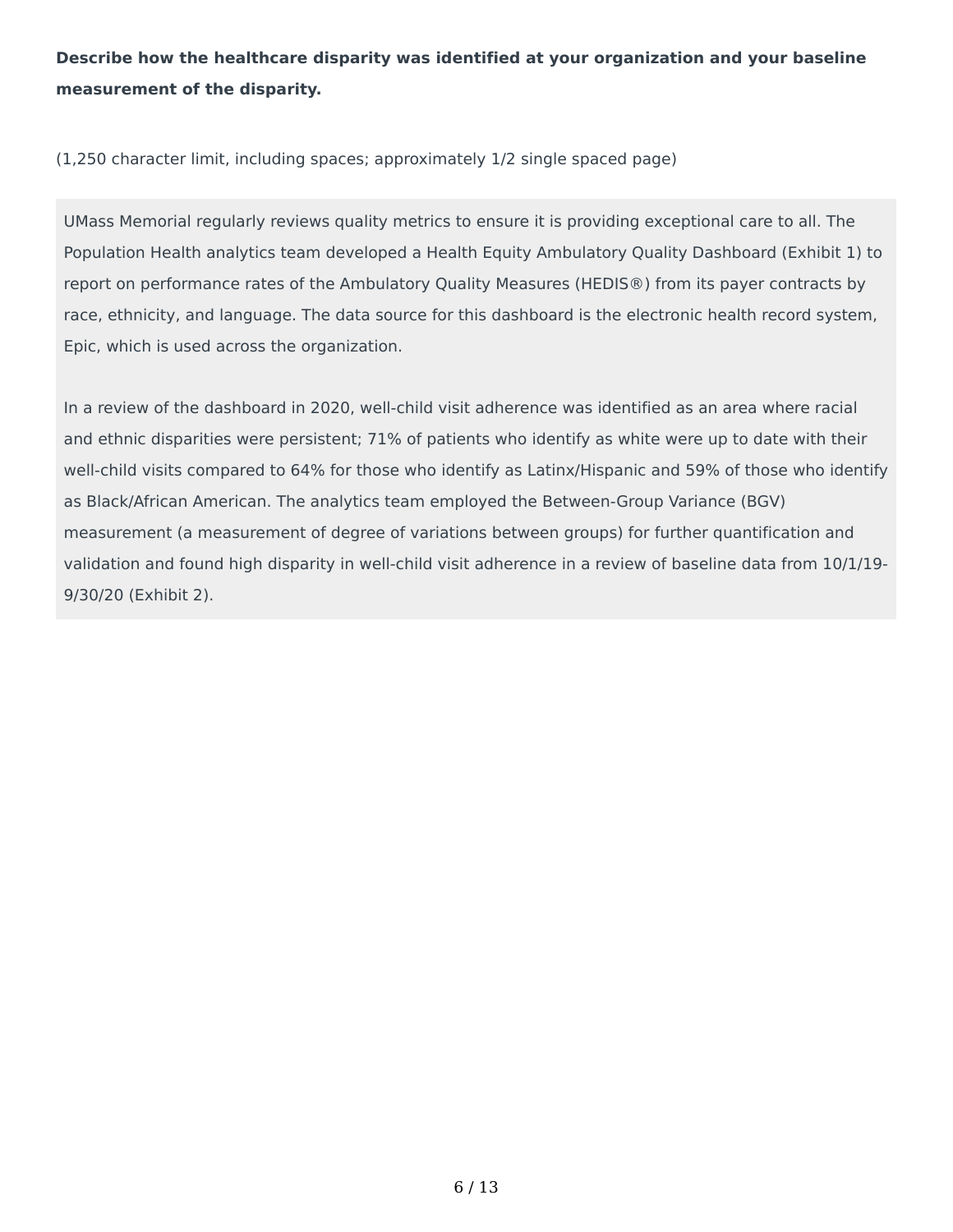## **Explain what factors you identified as the causes of the disparity and possible targets for your intervention to reduce the disparity.**

(2,500 character limit, including spaces; approximately 1 single spaced page)

Specifically, describe the root causes of the gap that you identified through literature review or, optimally, through an analysis at your healthcare organization or the community you serve (e.g., social determinants of health).

The COVID-19 pandemic brought to light societal inequities demonstrating how economic factors are intrinsically linked to one's health and well-being. Simultaneously, the tragic death of George Floyd catalyzed a long overdue racial reckoning which has exposed the persistent, systemic, and insidious effects of racism on people of color, particularly those who identify as Black or African American. Overall, the pandemic has exacerbated both socioeconomic and racial/ethnic inequities in healthcare access and health outcomes. As a result, leaders from across the UMass Memorial system were quick to embrace the need for change. There was and continues to be an acknowledgement that racial/ethnic inequities persist and drive health disparities across the life course.

To address the existing racial/ethnic disparities in adherence to well-child visits, a multidisciplinary team, led by Arvin Garg, MD, MPH, a national expert in SDOH research, who joined UMass Memorial as Vice Chair of Health Equity for the Department of Pediatrics, worked to identify barriers to adherence among families of color. Information was gathered via stakeholder interviews with ambulatory practice managers, pediatricians, and other health system leadership. Overwhelmingly, transportation, language, and scheduling emerged as major barriers to adherence. Additionally, we commissioned an external group to conduct interviews with 30 Black and Hispanic patients to better understand their perspectives around barriers to well child visits.

With the goal of improving adherence to well-child visits for patients who identify as Hispanic/Latinx by 5% (from 64% to 69%) and patients who identify as Black/African American (from 59% to 64%), the team set out to mitigate barriers to adherence.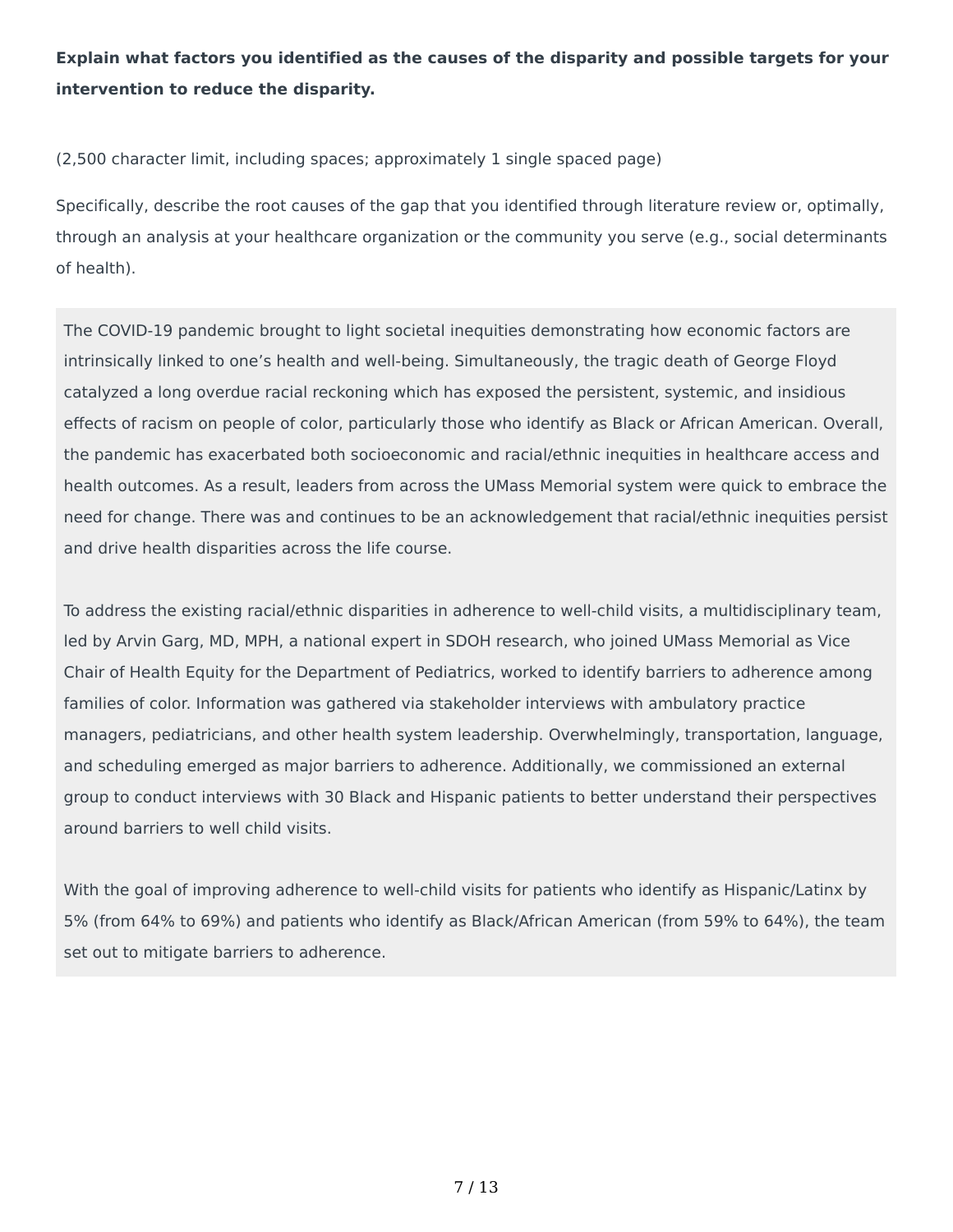### **Describe team and stakeholder engagement throughout the initiative.**

(1,250 character limit, including spaces; approximately 1/2 single spaced page)

Arvin Garg, MD, MPH, a general pediatrician, and health disparities researcher whose work focuses on the implementation and evaluation of SDOH screening and referral interventions in pediatric care, led a multidisciplinary team of experts on this project. The team included clinical and administrative leaders from Pediatrics, Family Medicine, Population Health, Quality Informatics, and Registration. From the outset, the team engaged with a variety of internal and external stakeholders to understand potential barriers and facilitators to well-child visit adherence. Informal interviews were conducted with patientfacing staff, providers, and administrative leaders to elucidate challenges to well-child visit adherence. Additionally, the team leveraged the expertise of a robust analytics team and data scientist who examined practice-level data by race and ethnicity to identify areas for improvement. To ensure the success of the project, the team met on a regular basis to review progress towards its goals and engaged executive leadership from the health system to support the implementation of strategies to improve adherence to well-child visits and promote health equity overall.

### **Describe the intervention/solution and its implementation.**

(2,500 character limit, including spaces; approximately 1 single-spaced page)

Specifically, describe details of the interventions/solutions implemented (e.g., improvement methodology and tools used, strategy adjustments, evidence-based best practices employed, change management strategy).

The project was first implemented during the second wave of the COVID-19 pandemic in New England. While it was a time of great trial for the health system, pediatric and health systems stakeholders remained cognizant of the long-term impacts of lack of adherence to well-child visits. Fearing the reemergence of previously dormant childhood diseases that have all been eradicated by childhood immunizations (e.g., pertussis), the project team and stakeholders committed to implementing strategies for improving adherence to well-child visits among patients of color. Given the constraints on the health system at the time, improvement was slow. To increase momentum, the team ramped up education, outreach, and deployment of robust visual analytics which helped illustrate the need for improvement. By March of 2021, as COVID-19 vaccinations became more readily available there was a large uptick in well-child visits (Exhibit 3).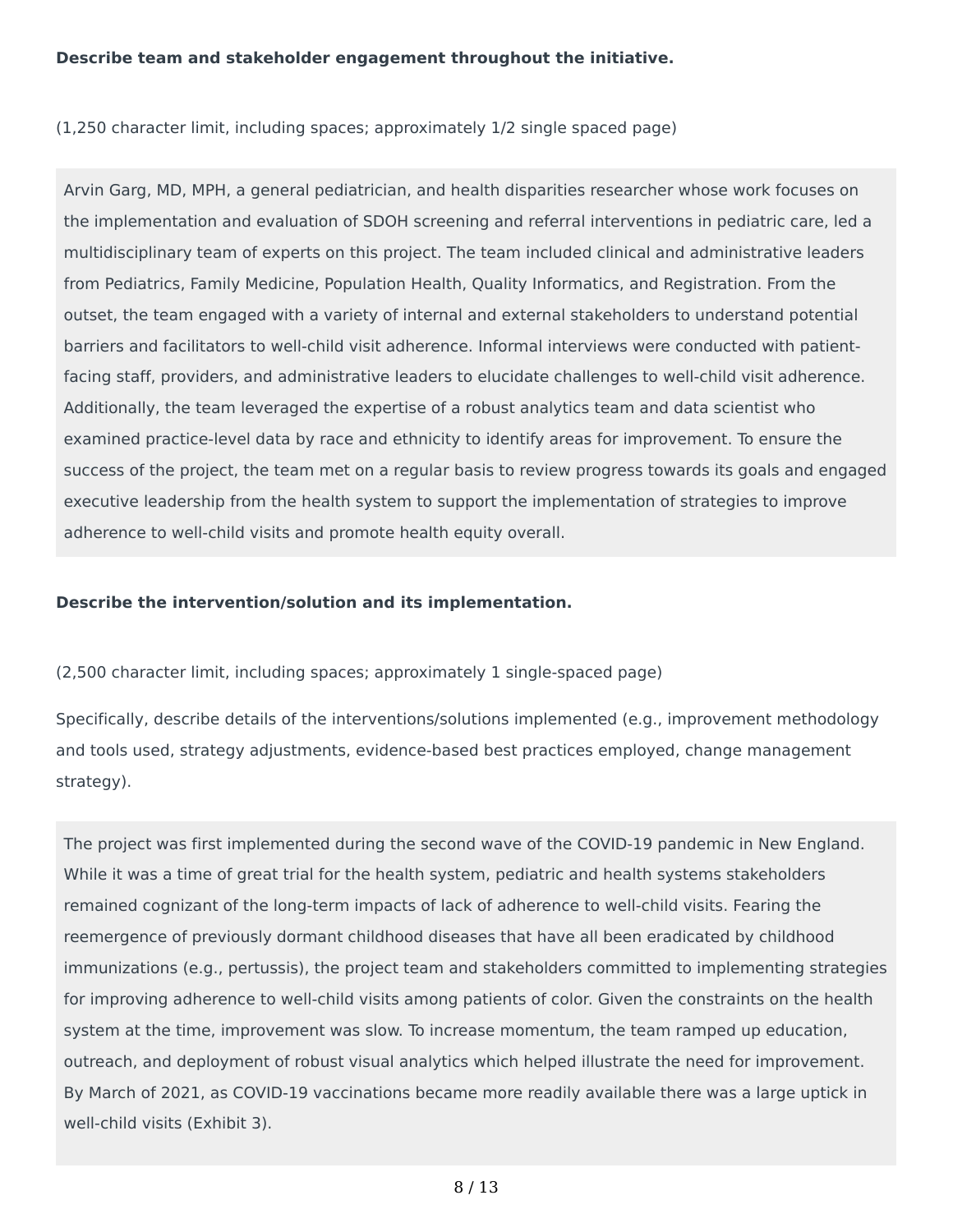After 9 months into the project, adherence to well-child visits improved tremendously. For patients who identify as Hispanic/Latinx adherence rose from 64% at baseline to 76% and for patients who identify as Black/African American adherence rose from 59% at baseline to 75%, furthermore the disparity in adherence between patients who identify as white and patients who identify as Hispanic/Latinx was reduced as was the disparity in adherence between patients who identify as white and patients who identify as Black/African American. This was significantly better than our goal improvement.

A system-level key performance indicator was established by our CEO and Chief Quality Officer to drive improvement. The metric was included in our "True North" metrics reported to senior leadership and to our Board monthly.

The overall health equity goal was communicated to primary care and quality leaders in each pediatric practice. In communications, leaders were encouraged to think creatively about ways to improve adherence to well-child visit. One strategy for improvement identified and shared with leaders was to conduct well-child visits during acute care appointments to help patients avoid making multiple trips to the health system.

The analytics team created individual dashboards for each pediatric practice. Dashboards allow practice leaders to review performance by race, ethnicity, and preferred language in real-time. The team created tools and resources (Exhibit 4 and 5) to help practices address the most common barriers to adherence.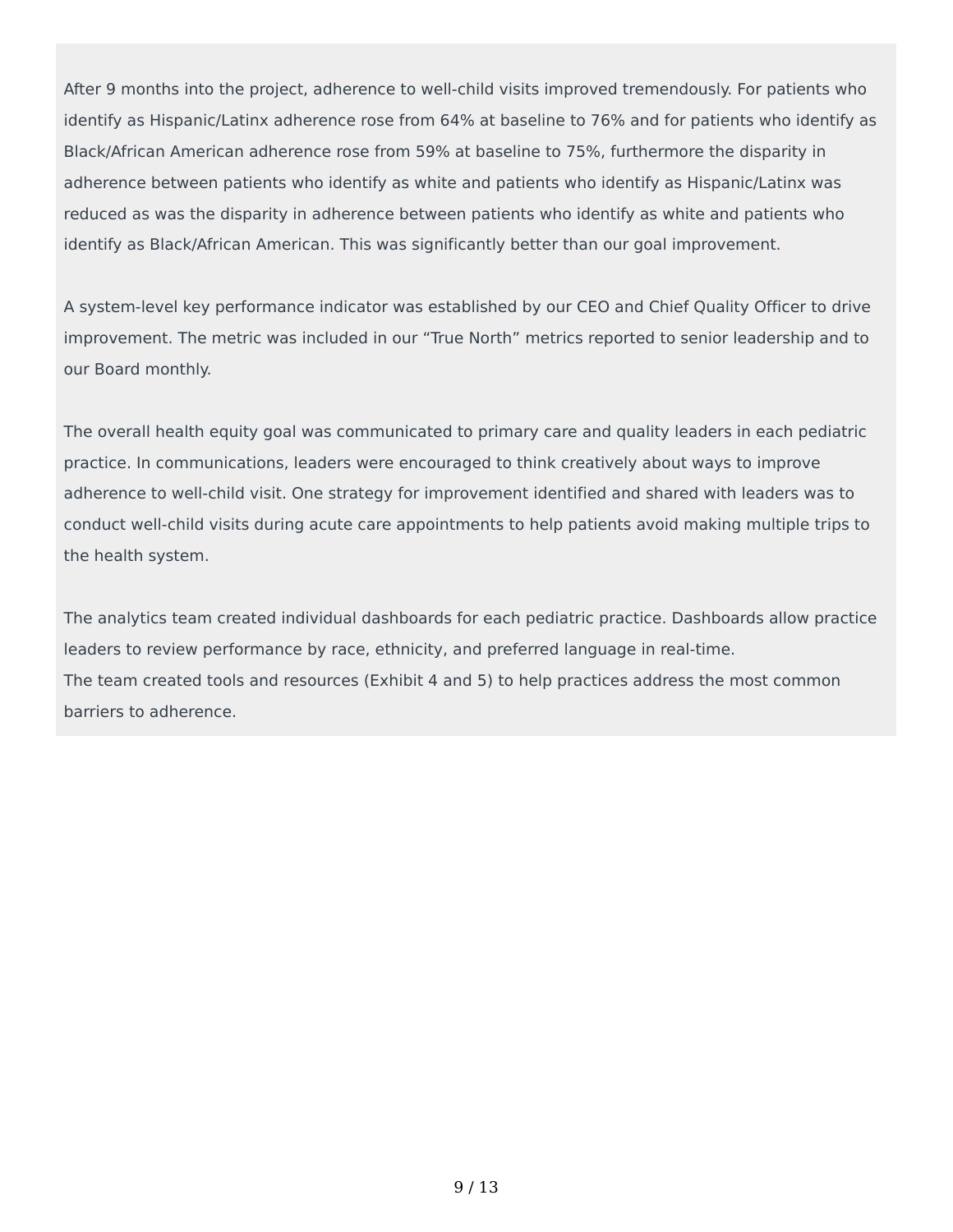### **Describe measurable improvement(s) in the targeted disparity.**

(2,500 character limit, including spaces; approximately 1 single spaced page)

At the outset of the project, the health system set a goal of improving adherence to well-child visits by 5% for pediatric patients who identify as Latinx/Hispanic and those who identify as Black/African American. While this goal was seen as ambitious in light of the pandemic, the team was committed to not only improving adherence to well-child visits for patients of color but also reducing disparities in adherence across races.

The team was able to substantially improve adherence to well-child visits across all racial/ethnic demographics while closing gaps in disparities between white patients and patients of color. Nine months into the project year, adherence among Latinx/Hispanic patients increased by 12% and the disparity (difference of adherence) between patients who identify as white and patients who identify as Latinx/Hispanic decreased by 3%. Similarly, success occurred among patients who identify as Black/African American, with adherence improving by 16% and the disparity between patients who identify as white and patients who identity as Black/African American decreasing by 7% (Exhibit 3).

As the health system saw improvements across all racial and ethnic categories, the analytics team set out to assess the intervention's effect on racial/ethnic disparities. A Between-Group Variance was calculated to confirm that disparities had lessoned because of the project. With this project, we were able to adherence to well-child visits, which we believe will improve the social circumstance and health for individuals of color resulting from structural racism and discrimination.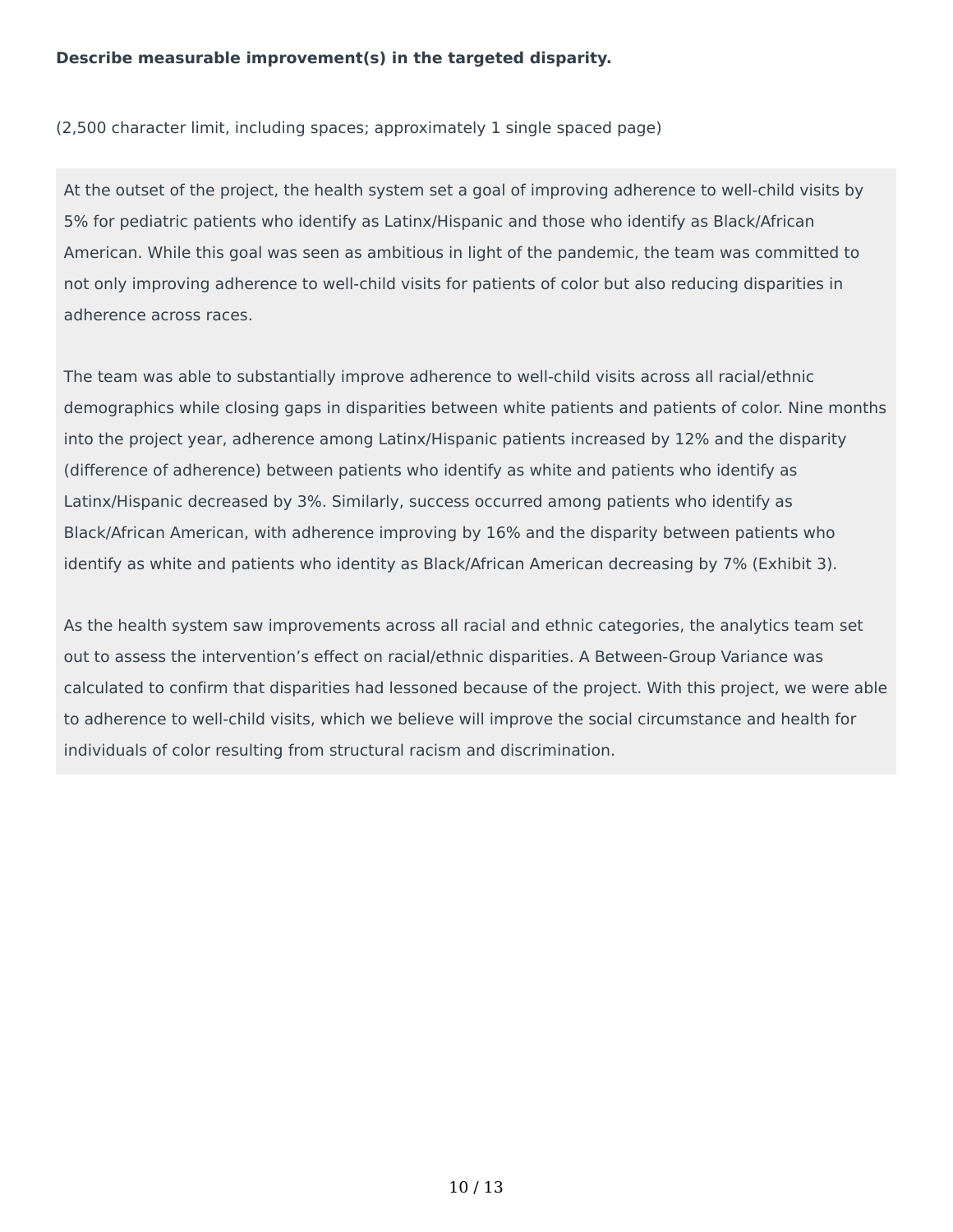**Describe whether the improvements seen were sustained and any processes put in place to monitor and ensure that the improvement will be sustained in the future.**

(2,500 character limit, including spaces; approximately 1 single spaced page)

Project implementation was guided by PRISM (Practical, Robust, Implementation and Sustainability Model). This model allowed the team to implement the project in a manner that considered design, external environment, implementation, and sustainability infrastructure. Data dashboards that were created for practices remain in place and will continue to provide practices with real-time data. Additionally, resource and tip sheets created to help providers reduce barriers to adherence to well-child visits will continue to be updated.

Additionally, to build on the momentum created by the project and continue to close racial/ethnic disparities, the team conducted a root-cause analysis to more deeply explore barriers to healthcare access among patients. The health system collaborated with Massachusetts Health Quality Partners (MHQP) and conducted qualitative interviews with a linguistically and culturally diverse group of patient families to identify common barriers to well-child visits. Nearly all participants sited SDOH as the primary barrier to adherence. While the project team was unsurprised by these findings, it confirmed the team's hypothesis that there is still work to be done to remove all barriers to care for patients (Exhibit 6).

As such, Dr. Garg is leading an effort to refine the health system's SDOH screening and referral system by applying an antiracism lens to: (1) identify how structural racism and discrimination act as barriers for addressing social needs for patients of color and use this information to (2) identify optimal strategies that ensure equitable implementation of SDOH interventions into healthcare delivery settings. This work has the potential to exert a significant, sustained, and powerful influence on the field of SDOH interventional research by acknowledging and actively working to address racism and discrimination barriers to SDOH screening and exploring its impact on improving health outcomes for patients of color across the lifespan.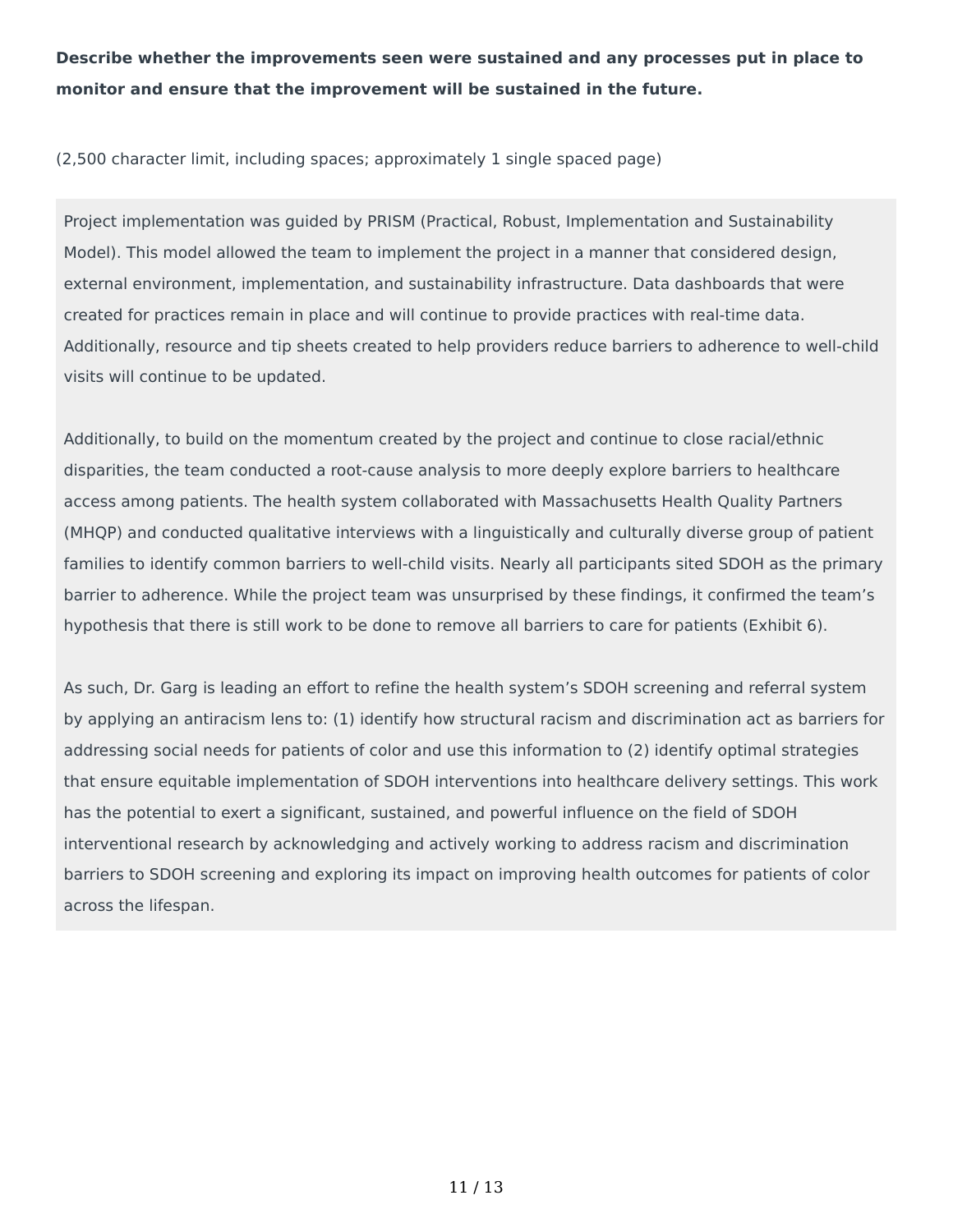**If applicable, describe how the interventions/solutions were replicated (disseminated) to other parts of the organization or other care sites.**

(1,250 characters, including spaces; approximately 1/2 single spaced page)

UMass Memorial aims to serve all patients and their families, physicians, staff, and communities with dignity and respect; and serve the ever-changing needs of our urban and suburban populations while honoring their ethnic, religious, and cultural differences. In an effort to create more open access to quality healthcare for its diverse patient-base, the health system is exploring expansion of this project to other areas where disparities between racial and ethnic groups persist. Specifically, the health system is looking to improve adherence to colon cancer screenings among patients of color. Given the disparities in adherence among patients who identify as Black/African American and patients who identify as Latinx/Hispanic as well as the stark disparities in cancer screening and outcomes among patients of color nationally, expansion to colon cancer screening is the next logical step in the health system's journey towards promoting health equity.

## **Describe innovative aspects of the work, including principles that are applicable to other disparities and/or any lessons learned that may be beneficial to other organizations.**

(1,250 character limit, including spaces; approximately 1/2 single spaced page)

This project is innovative in many ways and seeks to shift current clinical paradigms. While reviewing quality data by race and ethnicity itself is not novel, seeking to specifically address the disparities between patients who identify as white and patients who identify as patients of color is innovative. Furthermore, leveraging visual analytics and real-time dashboards to help illustrate not only the existing disparities but the need for change is a new concept for healthcare overall. While technology has advanced rapidly over the past several years, healthcare data analytics has typically lagged somewhat behind. Most often quality and performance data is several months old by the time it gets to end users. In this case, the system's analytics team was able to create robust data dashboards with real-time practice-level data to help clinicians and staff track their progress (Exhibit 7). Given the great success of this project and the overwhelming support for data dashboards by clinicians and staff, the system has invested in providing practice-level, real-time analytics to all departments, with a particular focus on health equity. These dashboards empower practice leaders to identify areas of disparity and work to address them.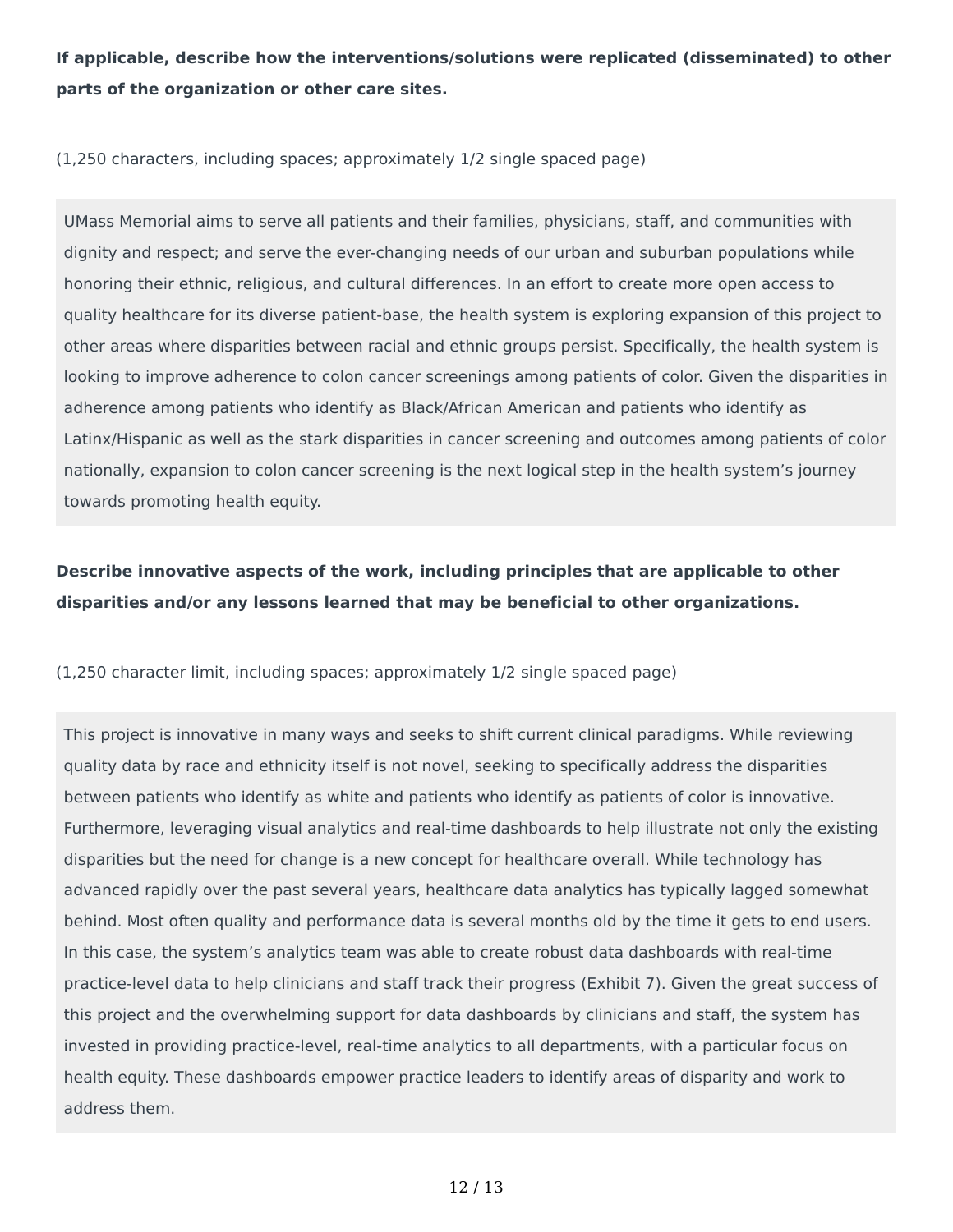# Exhibit 1 – **Health Equity Ambulatory Quality Dashboard**

| <b>J</b> UMass Memorial Health                                                                                                 |                                  |     |                                                                                      |                            |     |                            |              |            |                                        | Health Equity Ambulatory Quality Dashboard<br>Primary Care Patient Population   Rolling 12 months   Quality by R&E |                        |                                  | Data Updated as of | Data Source: Epic and Master Patient Panel<br>11/1/2020<br>Developed by Office of Clinical Integration |         |
|--------------------------------------------------------------------------------------------------------------------------------|----------------------------------|-----|--------------------------------------------------------------------------------------|----------------------------|-----|----------------------------|--------------|------------|----------------------------------------|--------------------------------------------------------------------------------------------------------------------|------------------------|----------------------------------|--------------------|--------------------------------------------------------------------------------------------------------|---------|
| <b>Race/Ethnicity</b><br>Multiple values                                                                                       | <b>Insurance Coverage</b><br>AII |     |                                                                                      | <b>Patient City</b><br>AII |     |                            | Group<br>AII |            |                                        | <b>Practice Speciality</b><br>AII                                                                                  | <b>Practice</b><br>AII |                                  | AII                | Provider                                                                                               |         |
| Ambulatory Quality by Race & Ethnicity Click on Color Legend to highlight the charts and show data labels                      |                                  |     |                                                                                      |                            |     |                            |              |            |                                        |                                                                                                                    |                        | N of Eligible Population by RE   |                    |                                                                                                        |         |
| <b>Black or African American</b><br>$\Box$ Asian<br>$\blacksquare$ White<br>Hispanic (All races)<br>Other race or multi-racial |                                  |     |                                                                                      |                            |     |                            |              |            | <b>Black or</b><br>African<br>American | <b>Hispanic</b><br>(All races)                                                                                     | Asian                  | Other race<br>or<br>multi-racial | White              |                                                                                                        |         |
| <b>Breast Cancer</b><br>Screening                                                                                              |                                  |     |                                                                                      |                            |     |                            |              | 69'        | 77%                                    |                                                                                                                    | 1,169                  | 2,066                            | 1,011              | 494                                                                                                    | 27,299  |
| <b>Colorectal Cancer</b><br>Screening                                                                                          |                                  |     |                                                                                      |                            |     | O <sup>O</sup> f           |              | 72%        |                                        |                                                                                                                    | 2,541                  | 4,116                            | 2,097              | 1,035                                                                                                  | 58,263  |
| Diabetes A1c<br>Screening                                                                                                      |                                  |     |                                                                                      |                            |     |                            |              |            |                                        | 84%                                                                                                                | 1,033                  | 1,879                            | 753                | 356                                                                                                    | 10,640  |
| <b>Diabetes A1c Control</b>                                                                                                    |                                  |     |                                                                                      |                            |     |                            | (65%         |            | 75%                                    |                                                                                                                    | 1.033                  | 1,879                            | 753                | 356                                                                                                    | 10,640  |
| Diabetes Neph<br>Screening                                                                                                     |                                  |     |                                                                                      |                            |     |                            |              |            |                                        | 681%                                                                                                               | 1,033                  | 1,879                            | 753                | 356                                                                                                    | 10,640  |
| Diabetes Retinal Eye<br>Exam                                                                                                   |                                  |     | $\begin{array}{ c c c c c } \hline \textbf{3496} & \textbf{3496} \hline \end{array}$ | 39%                        |     |                            |              |            |                                        |                                                                                                                    | 1,033                  | 1,879                            | 753                | 356                                                                                                    | 10,640  |
| Diabetes BP Control                                                                                                            |                                  |     |                                                                                      |                            |     | 58%                        |              | 71%        |                                        |                                                                                                                    | 1,033                  | 1,879                            | 753                | 356                                                                                                    | 10,640  |
| <b>HTN BP Control</b>                                                                                                          |                                  |     |                                                                                      |                            |     |                            |              |            |                                        |                                                                                                                    | 2,774                  | 3,987                            | 1,596              | 881                                                                                                    | 43,259  |
| Well Child Visit - All<br>Ages                                                                                                 |                                  |     |                                                                                      |                            |     |                            |              |            | 74%                                    |                                                                                                                    | 2,704                  | 5,633                            | 1,432              | 1,241                                                                                                  | 22,238  |
| Well Child Visit 12-21                                                                                                         |                                  |     |                                                                                      |                            |     |                            |              | 68%        |                                        |                                                                                                                    | 1,451                  | 2,777                            | 772                | 621                                                                                                    | 13,179  |
| Well Child Visit 7-11                                                                                                          |                                  |     |                                                                                      |                            |     |                            |              |            | 80%                                    |                                                                                                                    | 624                    | 1,373                            | 317                | 299                                                                                                    | 4,902   |
| Well Child Visit 3-6                                                                                                           |                                  |     |                                                                                      |                            |     |                            |              |            |                                        | 84%                                                                                                                | 480                    | 1,066                            | 271                | 231                                                                                                    | 3,264   |
| Well Child Visit <15m                                                                                                          |                                  |     |                                                                                      |                            |     |                            |              |            |                                        | 82%                                                                                                                | 149                    | 417                              | 72                 | 90                                                                                                     | 893     |
| Childhood<br><b>Immunization Status</b>                                                                                        |                                  |     |                                                                                      |                            |     |                            | 64%          |            |                                        | 81%                                                                                                                | 135                    | 293                              | 58                 | 51                                                                                                     | 765     |
| <b>Adolescent</b><br><b>Immunizations</b>                                                                                      |                                  |     |                                                                                      |                            |     |                            | 63%          |            |                                        |                                                                                                                    | 147                    | 291                              | 78                 | 71                                                                                                     | 1,161   |
| <b>Flu Shot</b>                                                                                                                |                                  |     |                                                                                      |                            |     |                            | 61%          |            |                                        |                                                                                                                    | 9,690                  | 18,599                           | 7,845              | 4,252                                                                                                  | 137,979 |
| Flu Shot (Adult)                                                                                                               |                                  |     |                                                                                      |                            |     | 58%                        |              |            |                                        |                                                                                                                    | 7,313                  | 13,422                           | 6,625              | 3,117                                                                                                  | 119,737 |
| Flu Shot (Pediatric)                                                                                                           |                                  |     |                                                                                      |                            |     |                            |              |            | 79%                                    |                                                                                                                    | 2,377                  | 5,177                            | 1,220              | 1.135                                                                                                  | 18,242  |
| <b>Prostate Cancer</b><br>Screening (PSA)                                                                                      |                                  |     |                                                                                      | 46%                        |     | 56%                        |              |            |                                        |                                                                                                                    | 824                    | 1,171                            | 576                | 310                                                                                                    | 18,805  |
|                                                                                                                                | 20% 25%<br>30%                   | 35% | 40%                                                                                  | 45%<br>50%                 | 55% | 60%<br><b>Measure Rate</b> | 65%          | 70%<br>75% | 80%                                    | 85%<br>90%<br>95%                                                                                                  |                        |                                  |                    |                                                                                                        |         |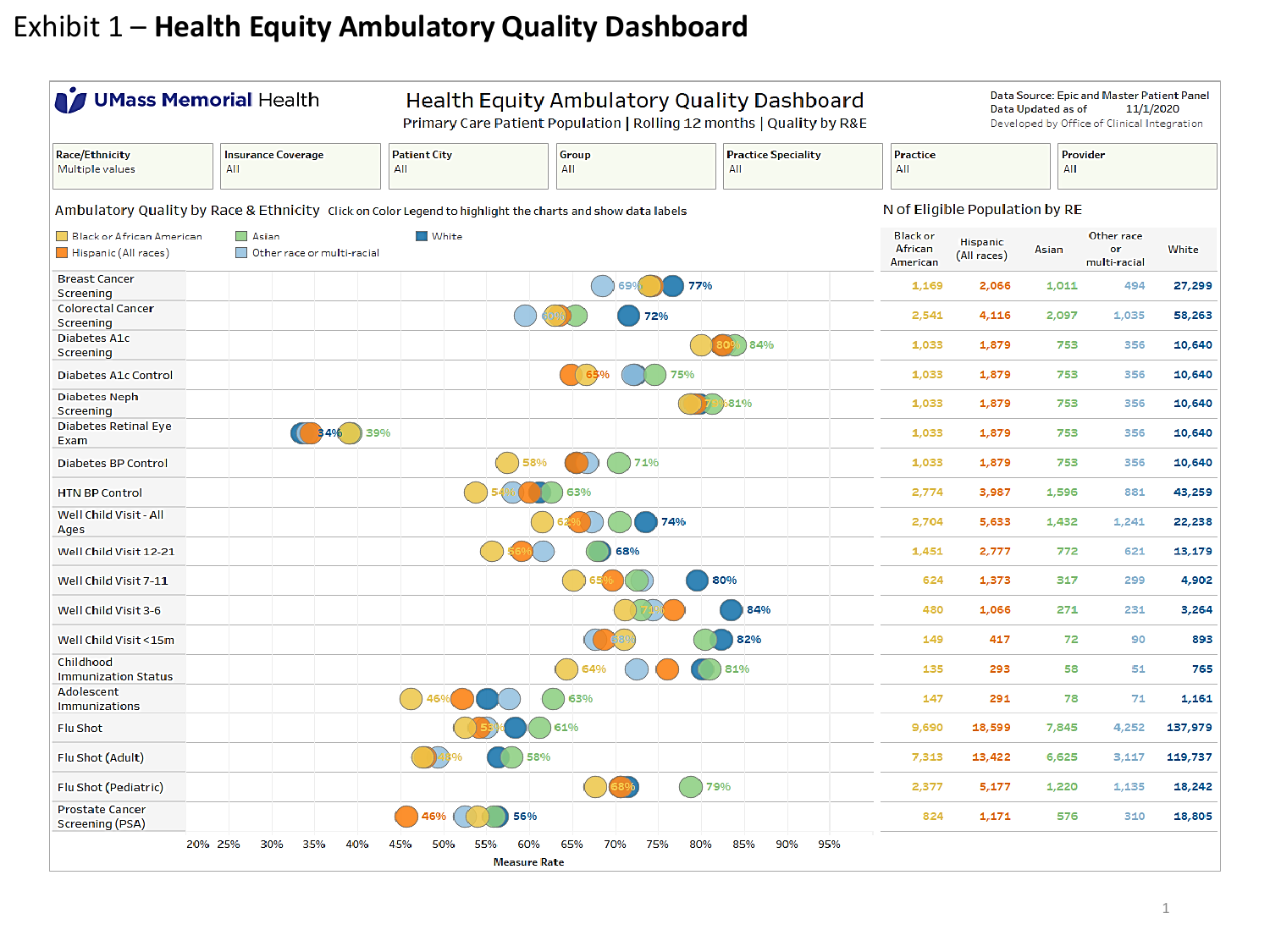# Exhibit 2 – **Between Group Variance (BGV)**

• **High BGV value indicates high disparity**.

# **September 2020 Low Disparity Accord High Disparity**

|                                      |                                        |                            | <b>Ri-Rf (Compared to Total Rate)</b> |              |       |                                         | <b>BGV (Between-Group Variance)</b>                      |          |              |          |                                                                     |  |  |
|--------------------------------------|----------------------------------------|----------------------------|---------------------------------------|--------------|-------|-----------------------------------------|----------------------------------------------------------|----------|--------------|----------|---------------------------------------------------------------------|--|--|
| <b>Measure</b>                       | <b>Black or</b><br>African<br>American | Hispanic<br>(All<br>races) | Asian                                 | <b>Other</b> | White | <b>Black or</b><br>African<br>lAmerican | Hispanic<br>(All<br>races)                               | Asian    | <b>Other</b> | White    | <b>Disparity</b><br><b>Composite</b><br><b>Value</b><br>(Final BGV) |  |  |
| <b>Breast Cancer Screening</b>       | -4%                                    | 3%                         | 3%                                    | 9%           | 1%    | 0.000052                                | 0.000055                                                 | 0.000029 | 0.000116     | 0.000036 | 0.000288                                                            |  |  |
| <b>Colorectal Cancer Screening</b>   | $-8%$                                  | $-8%$                      | $-5%$                                 | 12%          | 1%    | 0.000268                                | 0.000346                                                 | 0.000069 | 0.000221     | 0.000140 | 0.001044                                                            |  |  |
| Diabetes A1c Screening               | -4%                                    | 0%                         | 0%                                    | $-2%$        | 0%    | 0.000123                                | 0.000001                                                 | 0.000000 | 0.000012     | 0.000015 | 0.000151                                                            |  |  |
| Diabetes A1c Control                 | -7%                                    | -7 <mark>%</mark>          | 3%                                    | $-1%$        | 2%    | 0.000341                                | 0.000553                                                 | 0.000053 | 0.000004     | 0.000199 | 0.001151                                                            |  |  |
| Diabetes Neph Screening              | -2%                                    | -1%                        | 0%                                    | 3%           | 0%    | 0.000037                                | 0.000008                                                 | 0.000001 | 0.000018     | 0.000017 | 0.000080                                                            |  |  |
| Diabetes Retinal Eye Exam            | 2%                                     | 0%                         | 2%                                    | $-1%$        | 0%    | 0.000043                                | 0.000001                                                 | 0.000025 | 0.000002     | 0.000012 | 0.000082                                                            |  |  |
| <b>HTN BP Control</b>                | $-8%$                                  | 0%                         | 1%                                    | 3%           | 1%    | 0.000352                                | 0.000000                                                 | 0.000003 | 0.000012     | 0.000025 | 0.000392                                                            |  |  |
| Well Child Visit 12-21               | $-10%$                                 | $-5%$                      | 0%                                    | 5%           | 2%    | 0.000827                                | 0.000365                                                 | 0.000000 | 0.000095     | 0.000413 | 0.001700                                                            |  |  |
| Well Child Visit 7-11                | $-12%$                                 | -7 <mark>%</mark>          | $-5%$                                 | -3%          | 4%    | 0.001267                                | 0.000898                                                 | 0.000109 | 0.000034     | 0.001098 | 0.003405                                                            |  |  |
| Well Child Visit 3-6                 | $-12%$                                 | $-2%$                      | $-11%$                                | 4%           | 4%    | 0.001270                                | 0.000092                                                 | 0.000628 | 0.000059     | 0.000845 | 0.002894                                                            |  |  |
| Well Child Visit <15m                | $-4%$                                  | $-8%$                      | 2%                                    | 6%           | 5%    | 0.000146                                | 0.001596                                                 | 0.000015 | 0.000218     | 0.001312 | 0.003287                                                            |  |  |
| All Well Child <15m and 3-21         | $-10%$                                 | $-4%$                      | -3%                                   | $-3%$        | 3%    |                                         | $0.000811   0.000287   0.000032   0.000046   0.000475  $ |          |              |          | 0.001651                                                            |  |  |
| <b>Childhood Immunization Status</b> | -9%                                    | $-1%$                      | 5%                                    | $-6%$        | 2%    | 0.000933                                | 0.000026                                                 | 0.000091 | 0.000150     | 0.000300 | 0.001500                                                            |  |  |
| Flu Shot                             | $-6%$                                  | $-4%$                      | 1%                                    | 4%           | 1%    | 0.000195                                | 0.000183                                                 | 0.000002 | 0.000032     | 0.000086 | 0.000498                                                            |  |  |
| Flu Shot (Adult)                     | -7 <mark>%</mark>                      | $-7%$                      | -1%                                   | $-7%$        | 1%    | 0.000276                                | 0.000405                                                 | 0.000002 | 0.000095     | 0.000160 | 0.000939                                                            |  |  |
| Flu Shot (Pediatric)                 | -5% <mark>.</mark>                     | $-2%$                      | 8%                                    | 0%           | 1%    | 0.000246                                | 0.000102                                                 | 0.000253 | 0.000000     | 0.000049 | 0.000649                                                            |  |  |
| Prostate Cancer Screening (PSA)      | $-5%$                                  | $-9%$                      | $-1\%$                                | 3%           | 1%    | 0.000105                                | 0.000466                                                 | 0.000002 | 0.000017     | 0.000068 | 0.000658                                                            |  |  |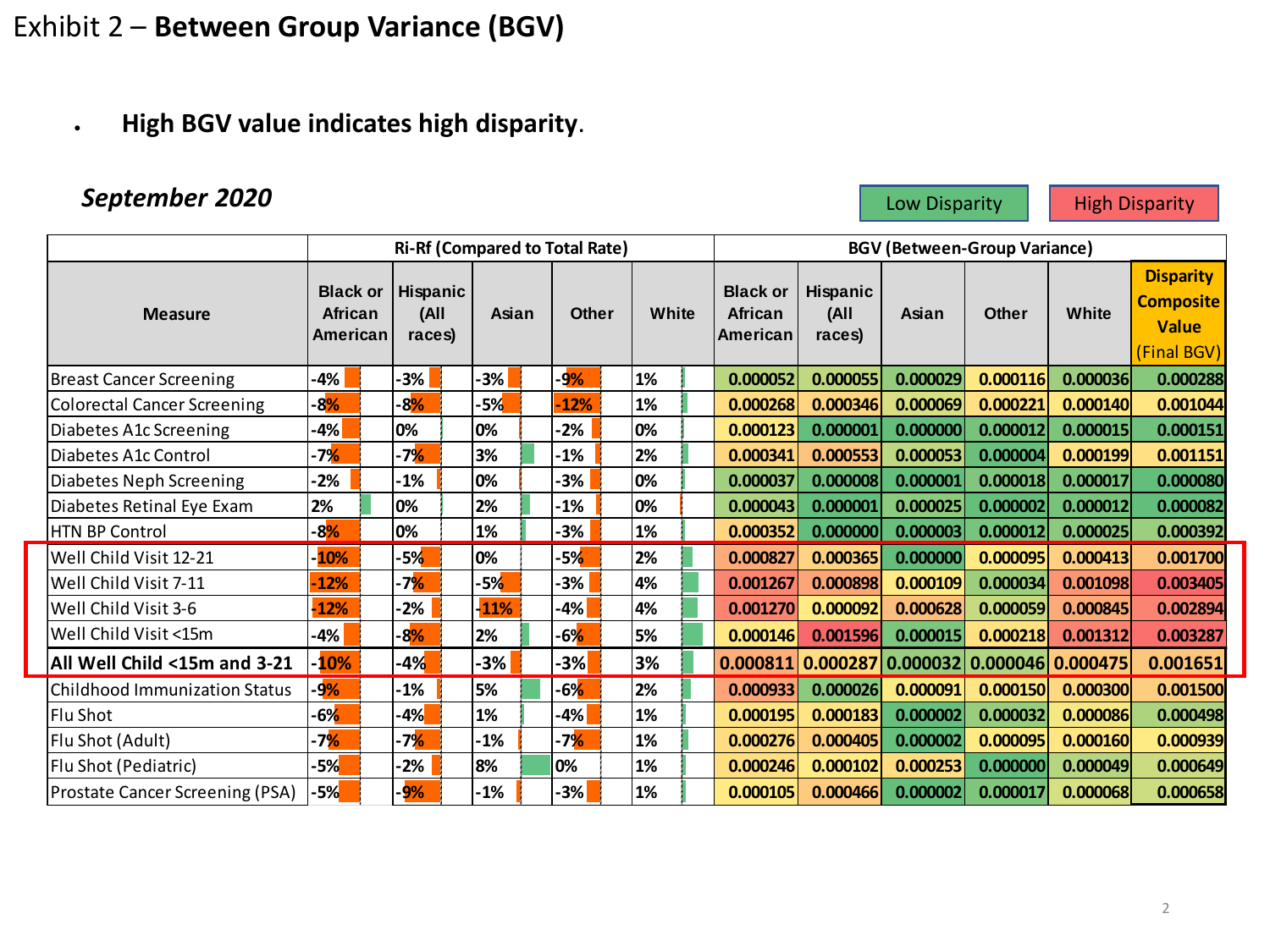# Exhibit 3 – **Adherence to Well-Child Visits**

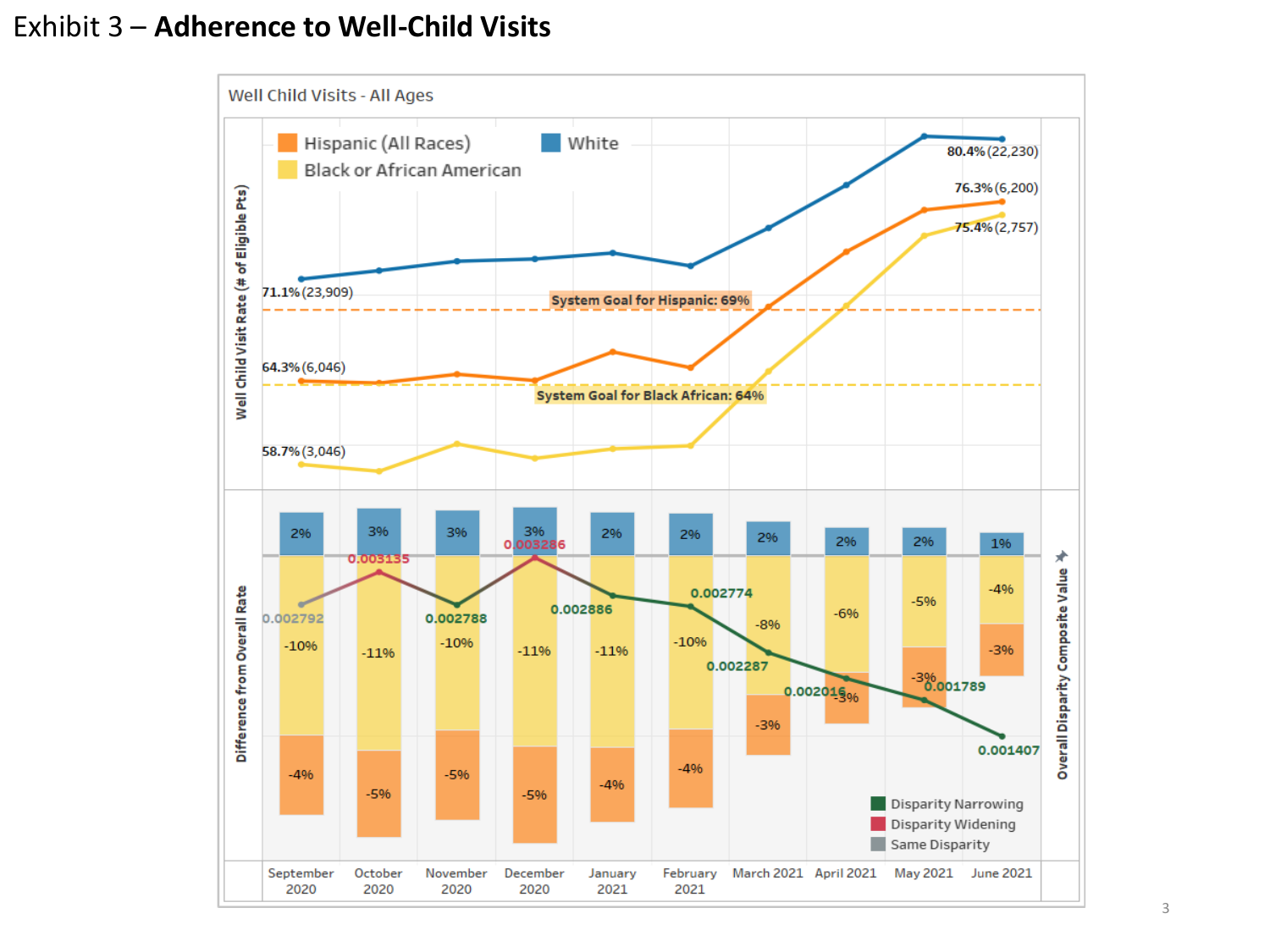# **Population Health 101**

**UMMHC Office of Clinical Integration** 

**January 26, 2021** 

# Well-Child Visit (WCV)<br>Well-Child Care (WCC)



# Well-Child Visits/Checks – Why are they important?

Regular and routine checkups are an important way to keep track of child's health and physical, emotional, and social development. Well-child care (WCC) for children under age 3 and well-child visits (WCV) for children 3 and older are important for all children, including children and youth with special health care needs who may also be under the care of specialists. During well-child visits, healthcare professionals and families have an opportunity to form an important partnership based on respect, trust, honest communication, and a good understanding of family culture and traditions. Note: a well-child visit may be conducted via telehealth with an in-person visit scheduled as needed for immunizations./

Well-child visits are essential for many reasons including:

- Tracking growth and development including milestones, social behaviors, and learning ٠
- Assessing behavioral health needs via age-appropriate screening & addressing identified needs via a follow-up plan ٠
- Discussing any concerns about a child's health and other age-appropriate topics
- Providing timely vaccinations to prevent illnesses like measles, whooping cough (pertussis), other serious diseases

### **The Metrics:**

- > WCC <15 months: The percentage of members who turned 15 months old during the measurement year and who had six or more well-child visits with a PCP during their first 15 months of life
- WCC 15-30 months: The percentage of members 15-30 months who had at least two (2) visits with a PCP between  $15 - 30$  months
- Well-Child Visits 3-11 years: The percentage of members 3-11 years of age who had at least one comprehensive well-care visit with a PCP or an OB/GYN practitioner during the measurement year
- > Well-Child Visits 12-17 years: The percentage of members 12-17 years of age who had at least one comprehensive well-care visit with a PCP or an OB/GYN practitioner during the measurement year
- Well-Adolescent Visits 18-21: The percentage of members 18-21 years of age who had at least one comprehensive well-care visit with a PCP or an OB/GYN practitioner during the measurement year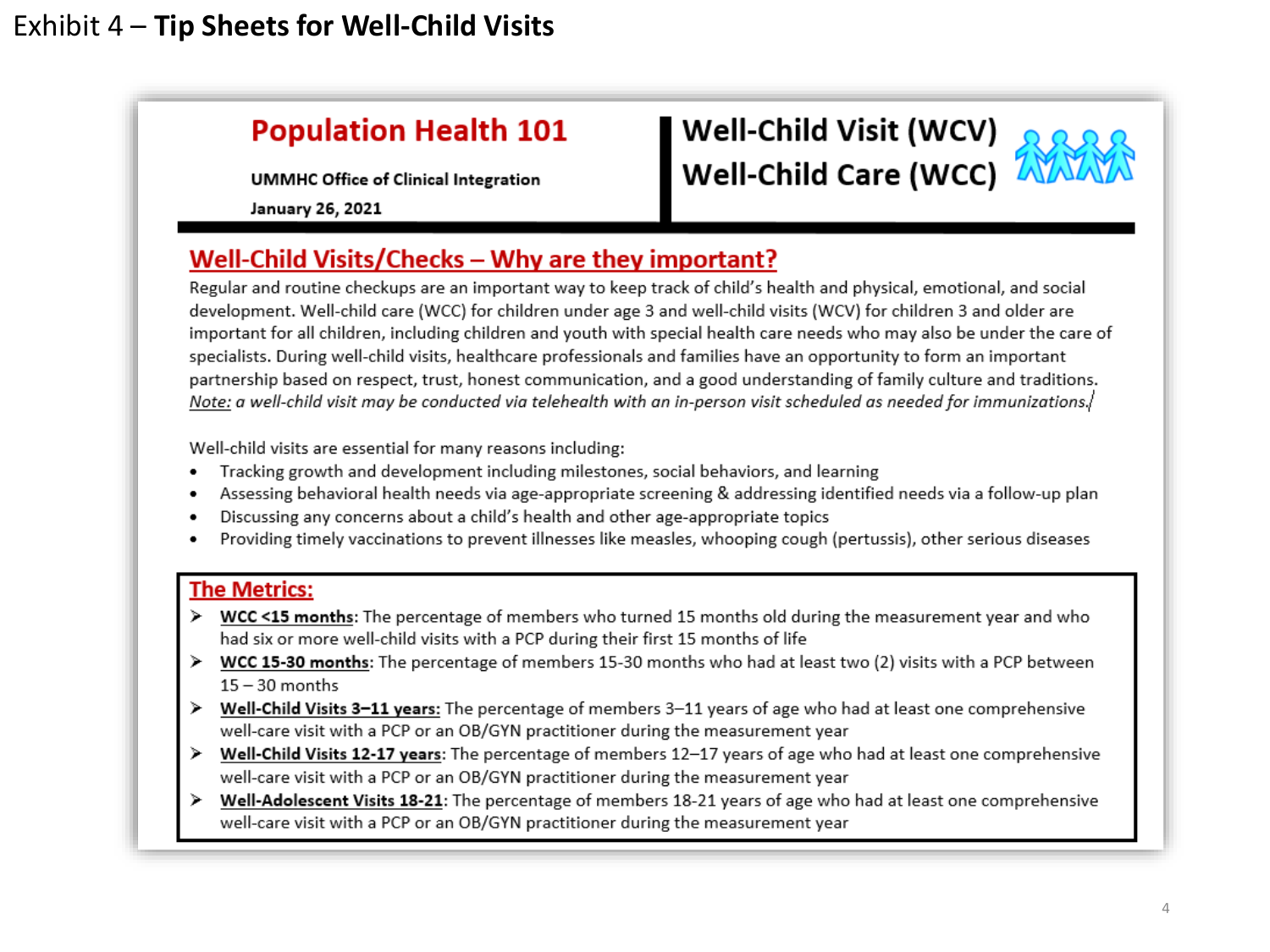# Exhibit 5 – **Tip Sheets for Well-Child Visits (Cont.)**

### Recommendations for improving access and family participation in well-child visits:

- Schedule the next Well-Visit at the time of current visit ≻
- $\triangleright$  Develop and distribute an information sheet that highlights the importance of preventive care visits
	- o Give to patients and their parents at acute care appointments
	- Post in the exam rooms  $\circ$
	- o Post in myChart on the UMass Memorial website
- > Implement a reminder system & call process to ensure patients/parents follow through on recommended care
- > Use an appointment reminder system consider warm calls in addition to automated options
- > Provide well-child visits to patients when they are seen for an acute problem if they are lagging in WCV follow-up or don't have a future visit scheduled
- > Use a well-child visit-specific template for hassle-free reminders and to visit documentation
- Implement a missed-appointment letter system that highlights the importance of preventive care visits ≻
- > Consider expanding or extending office hours, i.e., 7AM to 7PM to increase access to appointments at a time consistent with family needs; consider staggered shifts to accommodate expanded office hours

### **Resources for families:**

- healthychildren.org ➤
	- o General information related to child health and/or more specific guidance on parenting issues
	- Information on AAP policies, guidelines, publications, and other child health resources
	- o Tips & tools
- Brightfutures.aap.org ⋗
	- O Patient/Parent handouts in the Bright Futures Tool & Resour
	- Family Resources Web page O
	- o Virginia Department of Health

### **Healthy Child Care America** ⋗

- o Promotes cognitive, social an
- o Supports health professionals
- o Resource library (for healthca

### **Bright Futures Family Pocket Guide** ➤

- o Developed by the National Fa
- o Easy-to-use book to help fam

### The PT-1: how a practice can make this transportation tool work for their Medicaid patients

Transportation is a key factor contributing to your patients' ability to access healthcare services and a leading component of the social determinants of health (SDoH). The PT-1 form is the authorization form used to access transportation services for a MassHealth member to travel to a specific location when other options are unavailable like the member's vehicle, family, friends, or public transportation & fare. (Note: for patients with transportation challenges who are not covered by MassHealth, visit CommunityHELP at www.communityhelp.net for local transportation resources.)

### How do I complete & submit a PT-1 request when I have a Customer Web Portal account?

1. From the homepage menu at https://masshealth.ehs.state.ma.us/CWP/Default, click Submit PT-1.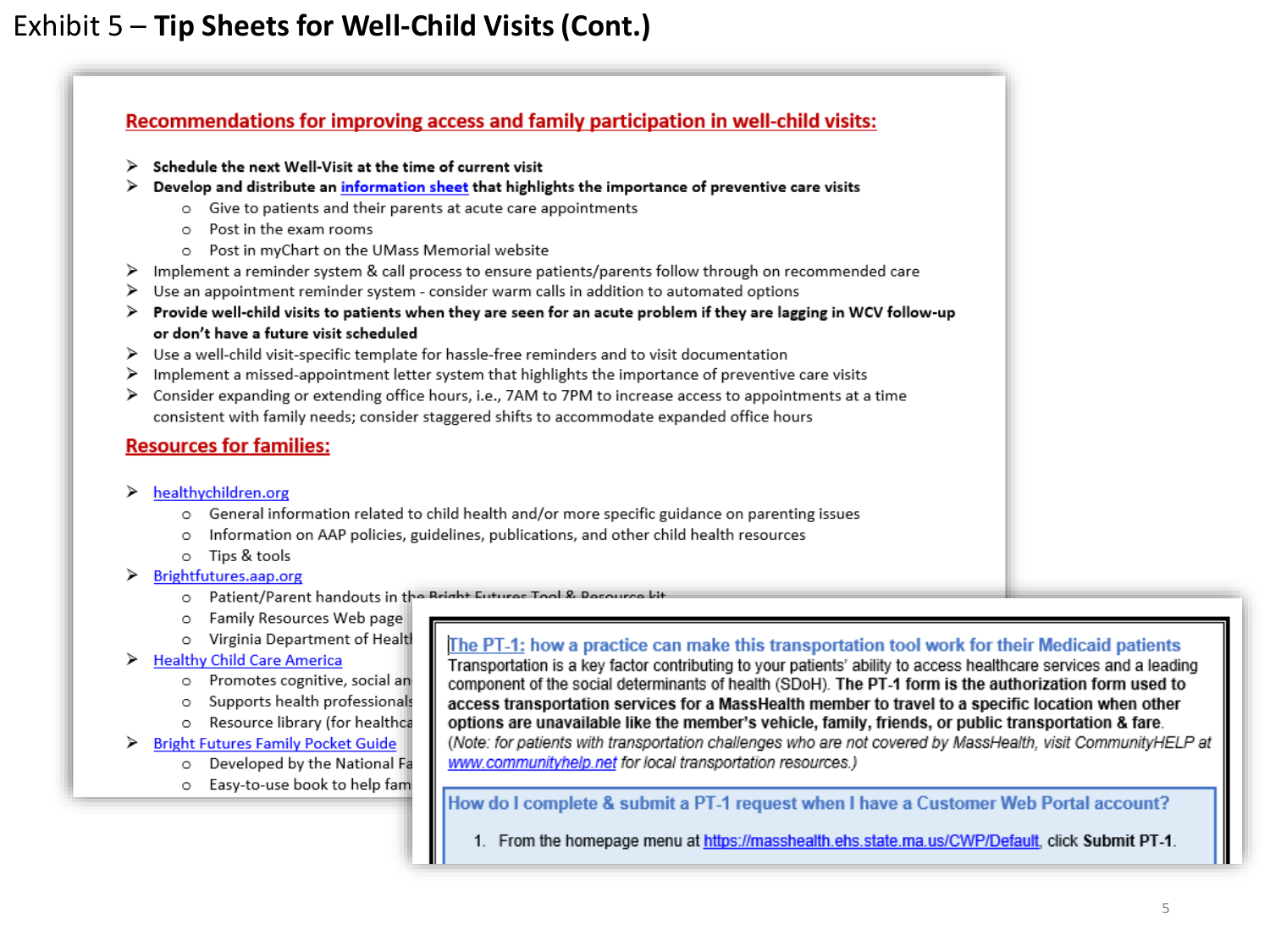# Exhibit 6 - **Barriers and Challenges based on Patients' Responses**

Patient's response: *"…I do not have money for parking. In fact, sometimes I am faced with a choiceattend the visit and pay for parking or put food on the table that evening for my family and do not have my child see the doctor. "*



Patient's Response: "*Before, it was a little crazy. I'm not going to lie. I did not use an interpreter for the first three visits because I felt I could understand English but could not speak it. Now, I use an interpreter even though my English is better…"*